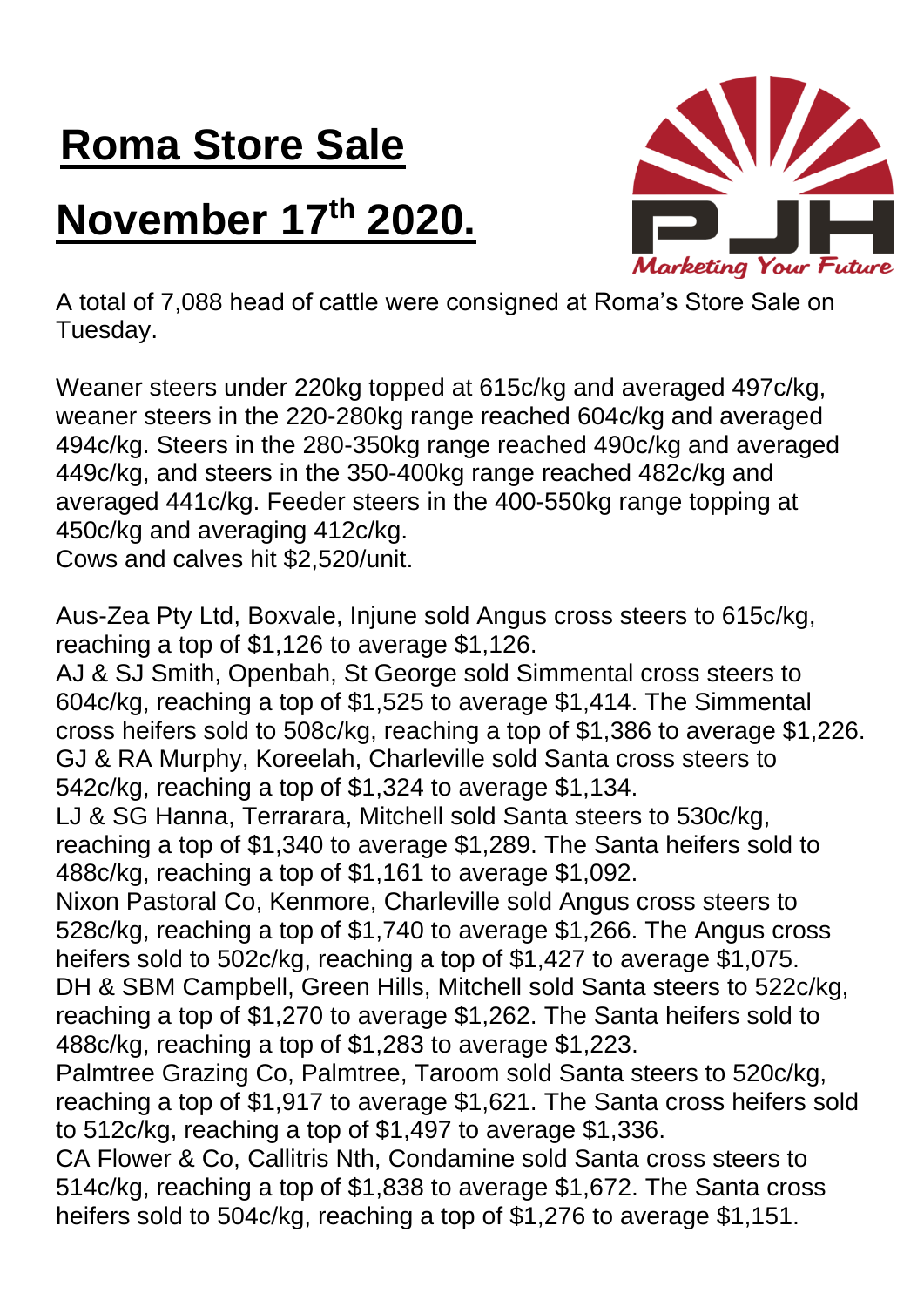RW & GE Jackson, Maintop, Injune sold Angus cross steers to 508c/kg, reaching a top of \$1,404 to average \$1,393. The Santa cross heifers sold to 476c/kg, reaching a top of \$1,535 to average \$1,184.

Russell Ian Mocker, Surprise, St George sold Santa cross steers to 502c/kg, reaching a top of \$1,200 to average \$1,167.

Andromeda Cattle Company, Eddington, Mungallala sold Droughtmaster cross steers to 488c/kg, reaching a top of \$1,770 to average \$1,191.

RA & CL Bain, Mt Eden, Roma sold Angus cross steers to 486c/kg, reaching a top of \$2,207 to average \$1,437.

Clifford P Duff, Ittledoo, Injune sold Charolais cross steers to 486c/kg, reaching a top of \$1,124 to average \$1,124.

PJ, MM Wade, Ravenscourt, Charleville sold Angus cross steers to 482c/kg, reaching a top of \$1,870 to average \$1,491.

Wondolin P/CO, Wondolin, Wallumbilla sold Angus cross steers to 476c/kg, reaching a top of \$1,529 to average \$1,454.

Skew QLD Pty Ltd Atf The Wade Family Trust, Ravenscourt, Charleville sold Droughtmaster steers to 470c/kg, reaching a top of \$1,448 to average \$1,394.

S & R White Family Trust, Mt Saltbush, Roma sold Angus cross steers to 470c/kg, reaching a top of \$1,466 to average \$1,371. The Santa cross heifers sold to 482c/kg, reaching a top of \$1,676 to average \$1,311. JD & TJ Bell, The Lagoons, Yuleba sold Brangus steers to 460c/kg, reaching a top of \$1,277 to average \$1,277.

Astaline Trustee for Micheal Flemming Family Trust, Carranya, Windorah sold Santa cross steers to 456c/kg, reaching a top of \$2,023 to average \$1,634.

Lucas Pastoral Co, Cliffdale, Wyandra sold Santa cross steers to 456c/kg, reaching a top of \$1,661 to average \$1,280. The Santa cross heifers sold to 452c/kg, reaching a top of \$1,425 to average \$1,117.

BV Rolfe, Nindinna, Roma sold Charolais cross steers to 454c/kg,

reaching a top of \$1,587 to average \$1,466. The Charolais cross heifers sold to 470c/kg, reaching a top of \$1,467 to average \$1,393.

Ian Brumpton Holdings Pty Ltd, Oaklands, Roma sold Angus cross steers to 450c/kg, reaching a top of \$1,953 to average \$1,854.

Gwenbrook Farms, Gwenbrook, Roma sold Santa cross steers to 450c/kg, reaching a top of \$1,699 to average \$1,666.

Ray W Thomas, Burrenbah, Mungindi sold Santa cross steers to 440c/kg, reaching a top of \$2,412 to average \$1,789.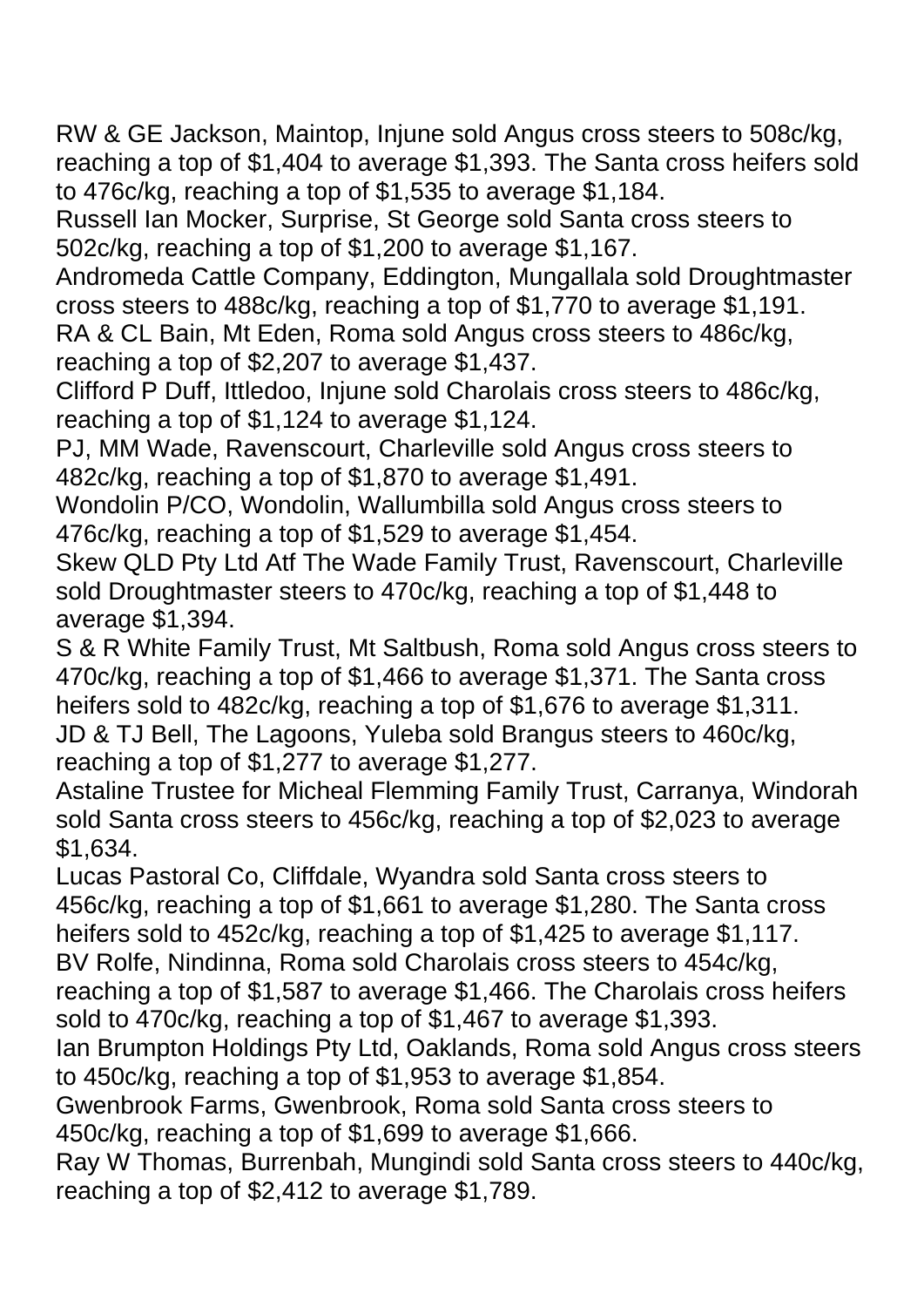Ella Walker, Roslin, Mungallala sold Charolais cross steers to 430c/kg, reaching a top of \$1,896 to average \$1,896.

KJC & CA Beitz, Middle Ridge, Amby sold Santa cross steers to 432c/kg, reaching a top of \$1,573 to average \$1,573.

Roslin Grazing Co, Roslin, Mungallala sold Droughtmaster cross steers to 425c/kg, reaching a top of \$2,137 to average \$2,056.

Heifers under 220kg topped at 522c/kg and averaged 487c/kg, while heifers in the 220-280kg range topped at 522c/kg and averaged 450c/kg. Heifers in the 280-350kg range topped at 482c/kg, averaging 417c/kg. Heifers in the 350-450kg range topped at 440c/kg, averaging 374c/kg.

Bass Cattle Co, Muldoon, Mungallala sold Santa heifers to 460c/kg, reaching a top of \$2,093 to average \$1,458. The Santa cows sold to 315c/kg, reaching a top of \$2,262 to average \$1,847. WN & MM Jones, Norolle Downs, Roma sold Angus cross heifers to 448c/kg, reaching a top of \$1,605 to average \$1,530. G A R Livestock, Pheasant, Injune sold Cross breed heifers to 442c/kg, reaching a top of \$1,483 to average \$1,325. Farnham Grazing Co, Farnham Plains, Eulo sold Santa heifers to 380c/kg, reaching a top of \$1,506 to average \$1,465.

Cows in the 300-400kg range reached 285c/kg and averaged 242c/kg, while cows in the 400kg-500kg range reached 318c/kg and averaged 286c/kg. Cows over 500kg topped at 321c/kg, averaging 299c/kg.

Hancock Pastoral Co, Warrina, Roma sold Brahman cross cows to 303c/kg, reaching a top of \$1,427 to average \$1,344.

Glen Valley Pastoral Co, Glen Valley, Jundah sold Santa cows and calves to \$2,520.

## *Next week PJH sell 3 rd position*